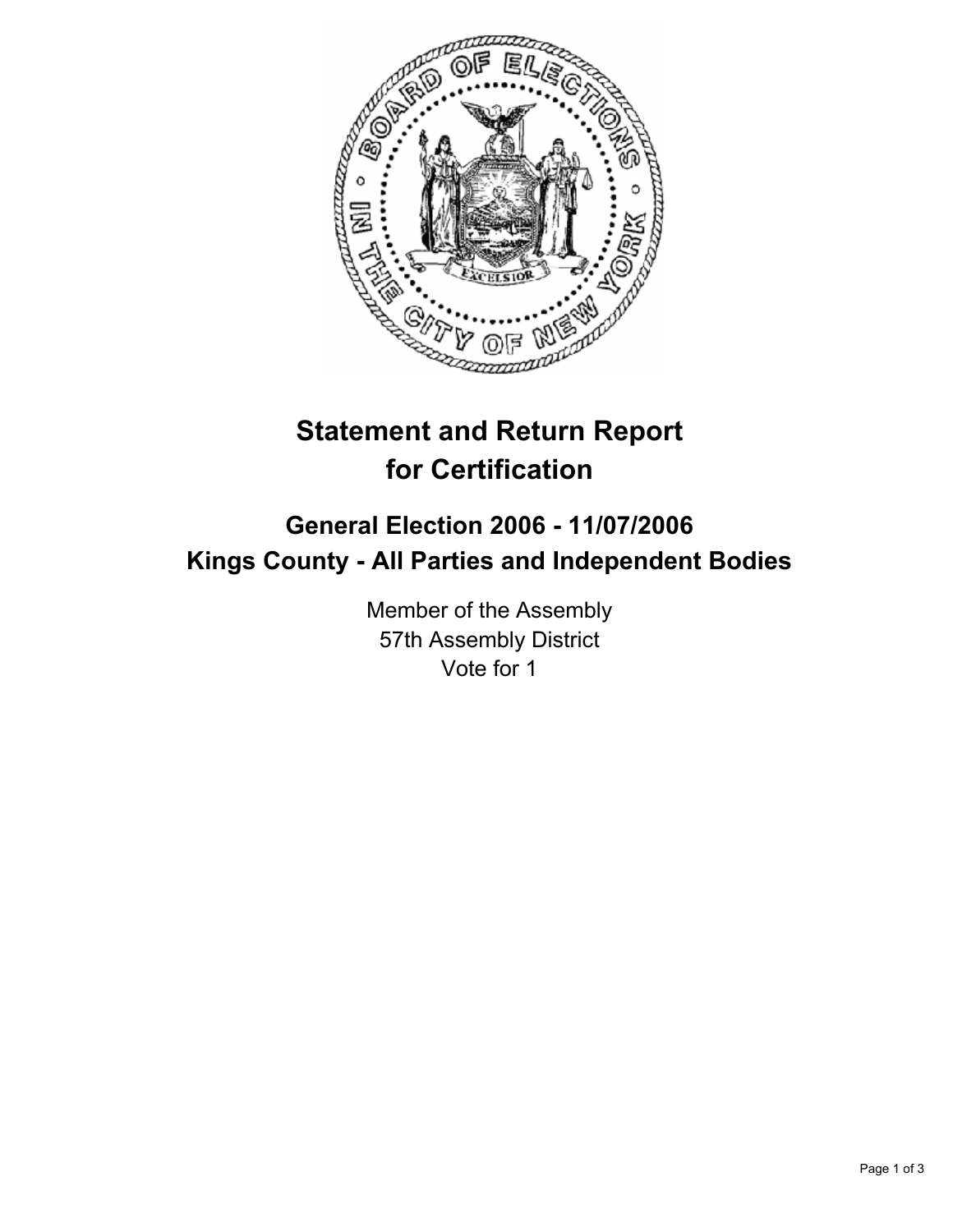

## **Assembly District 57**

| <b>PUBLIC COUNTER</b>              | 23,380 |
|------------------------------------|--------|
| <b>EMERGENCY</b>                   | 67     |
| ABSENTEE/MILITARY                  | 401    |
| <b>AFFIDAVIT</b>                   | 715    |
| <b>Total Ballots</b>               | 24,649 |
| HENRY P WEINSTEIN (REPUBLICAN)     | 478    |
| HAKEEM JEFFRIES (DEMOCRATIC)       | 16,125 |
| HENRY P WEINSTEIN (CONSERVATIVE)   | 135    |
| HAKEEM JEFFRIES (WORKING FAMILIES) | 3,426  |
| CHARLES BARRON (WRITE-IN)          |        |
| WILLIAM BATSON (WRITE-IN)          | 8      |
| <b>Total Votes</b>                 | 20,173 |
| Unrecorded                         | 4.476  |